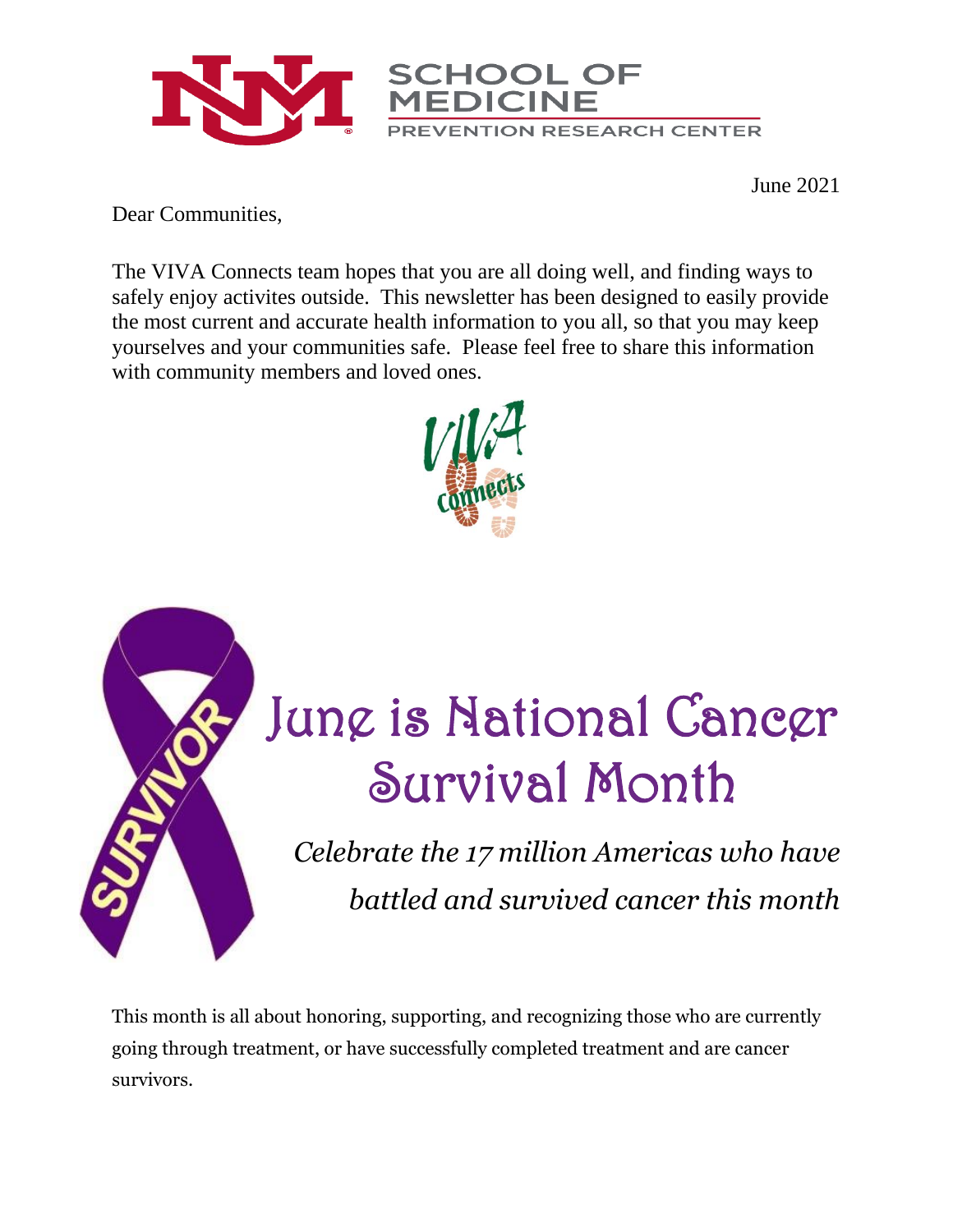### How to Celebrate Survivors

Many people may think that after someone has "beat" cancer, that they are no longer effected by the cancer. However, often times that individual who survived cancer may still struggle with mental, physical, and financial burdens.

So, what can you do? If you know someone who is currently, or has completed cancer treatment, reach out to them often to offer support. Sharing your love, time, and resources can greatly help your loved one! Make sure to celebrate their cancer journey, and understand that even after treatment is over, their cancer battle may still continue in other ways (mental, physical, and financial obstacles).



#### How to Celebrate as a Survivor

Rejoice in how strong you are as an individual overcoming cancer! It is important to honor yourself and your journey this far. One way that you can honor your cancer journey and support others who have/had cancer is by sharing your story.

Every day, people are being told that they have cancer. Think back to when you first learned of your diagnosis, and how someone's survival story helped answer your questions and empower you to fight. The National Foundation for Cancer Research is dedicated to connecting those affected by cancer. For those willing to share their story, please visit Faces and Voices of Cancer at [www.facesandvoicesofcancer.org.](http://www.facesandvoicesofcancer.org/)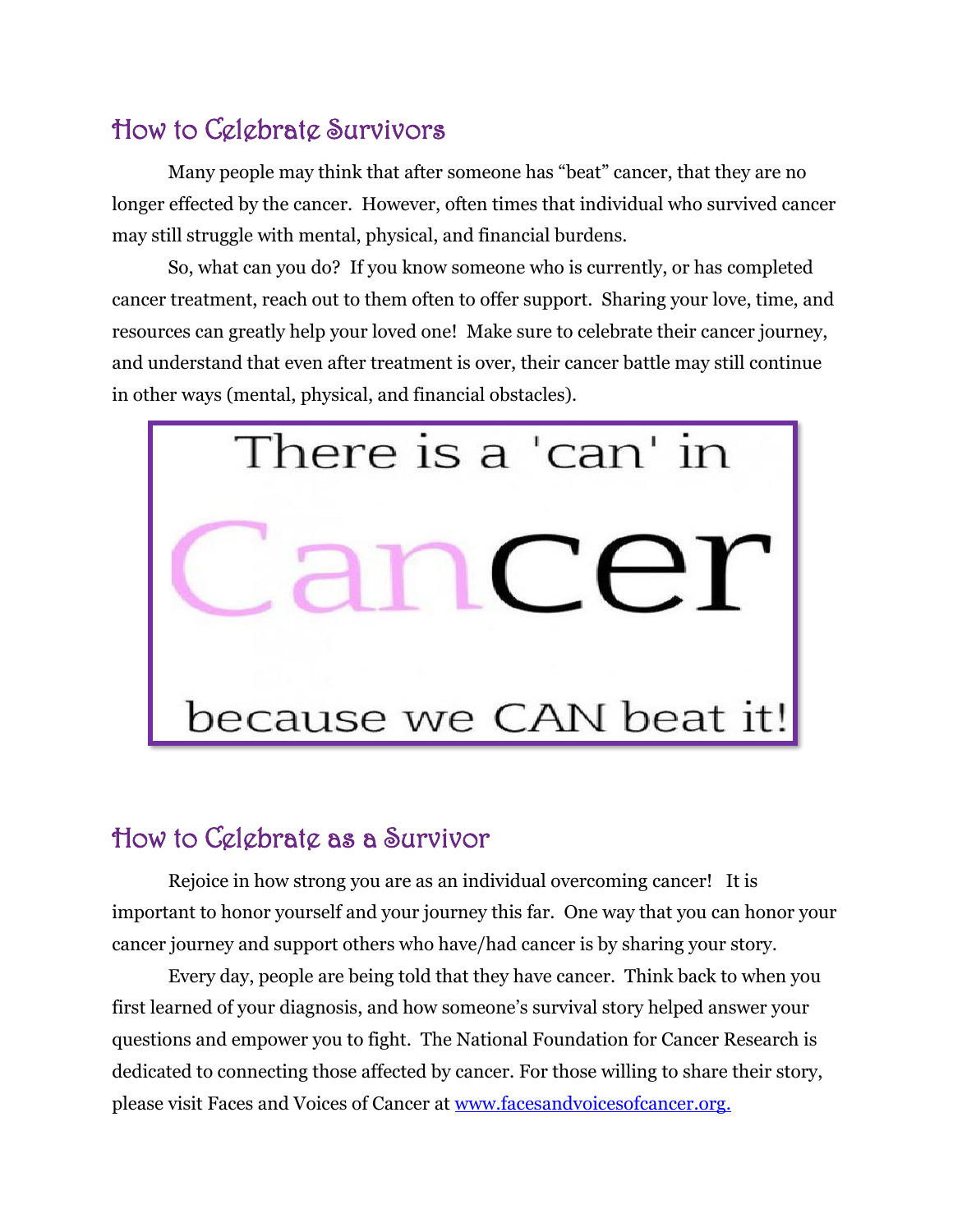You can also join a free UNM Cancer Survivors Writing Together zoom support group to connect with other's battling or who have survived cancer. This group is held weekly from 2:30-4pm every Monday afternoon. Click the link for more details: [https://unmevents.unm.edu/site/hsc/event/cancer-survivors-writing-together---on](https://unmevents.unm.edu/site/hsc/event/cancer-survivors-writing-together---on-zoom-63/)[zoom-63/](https://unmevents.unm.edu/site/hsc/event/cancer-survivors-writing-together---on-zoom-63/)



## How to Increase Cancer Survivorship

Each year more research and treatment opportunities are discovered to help individuals diagnosed with cancer. You can help yourself and your loved ones reduce your cancer risk by going to routine check-ups with your health care provider. Many types of cancers are treatable if they are found early at routine check-ups.

For more information, visit [https://www.nfcr.org/blog/celebrating-national-cancer](https://www.nfcr.org/blog/celebrating-national-cancer-survivor-month/)[survivor-month/](https://www.nfcr.org/blog/celebrating-national-cancer-survivor-month/)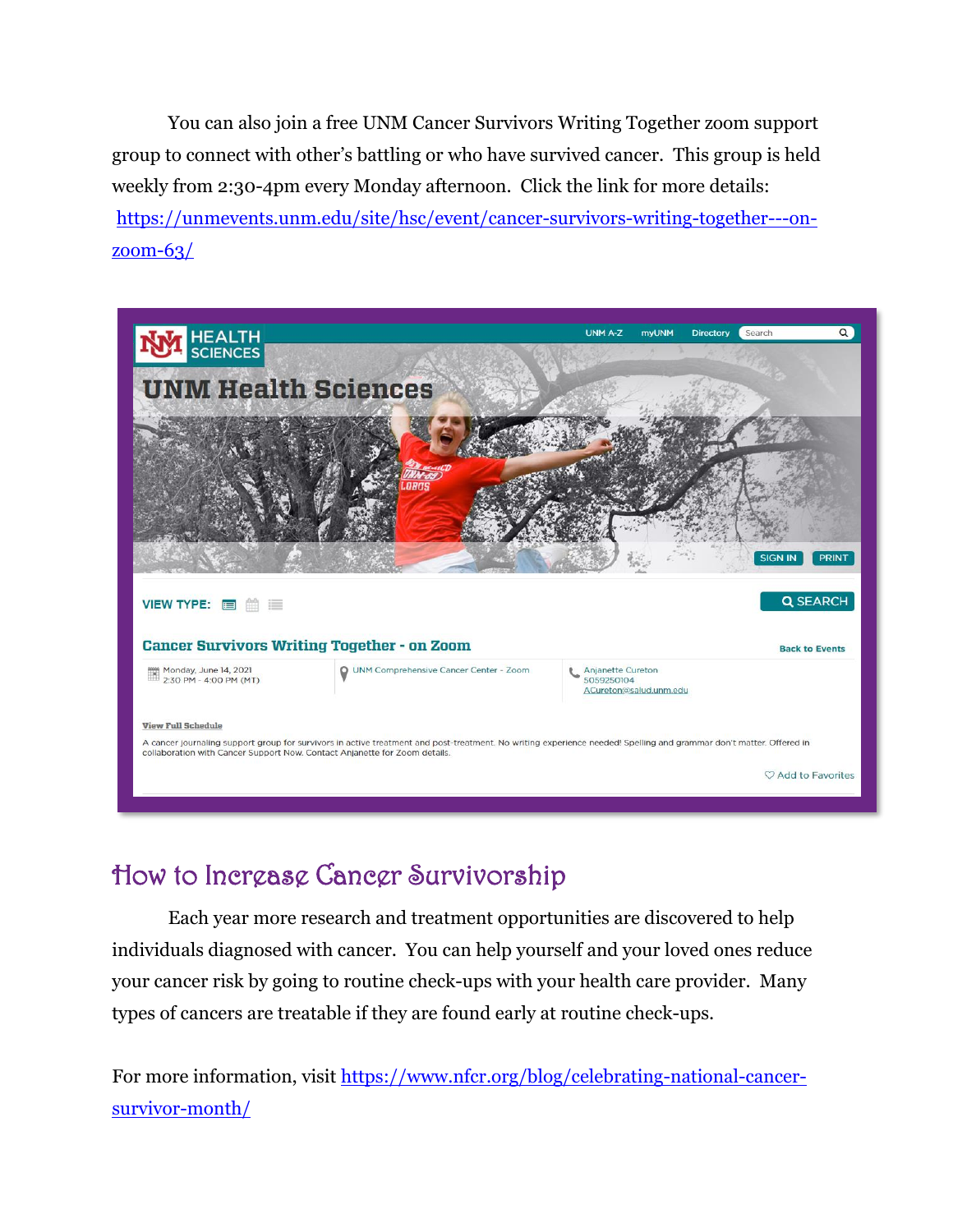# Community Highlight: Quay County Five Mile Park

Tucumcari Metropolitan Park (5-mile Park) is located on the far West-end of the City Limits approximately 5 miles from the center of town. The 240-acre park holds several shooting ranges on the East side. The middle has a parking area, pool area and a recently installed disc golf course and the West side has several City water wells.

The Park has historical significance to the community as it had a large outdoor pool and bath house, which was a WPA building project, and is it located on original Route 66. In the 1060's the park averaged 2000 visitors daily to the pool during the swimming season. Many people have great memories of time spent at the park. The pool and gathering area are in ruins and the bath house burned in 2010. There is a lot of interest in preserving the history of the park, but past plans have not been fruitful.





Most of Quay County's state land is private land locked which makes this park an important asset for the well-being of the residents of Tucumcari. The Park allows them the opportunity to get out and experience nature and be physically active.

With assistance from the National Parks Service, residents of Tucumcari participated in a 3-year process to develop a Revitalization Plan for the park. The process involved a variety of focus groups and surveys. Conceptual plans were developed through a series of workshops and meetings. Then the long process of writing. The plan was accepted by the Tucumcari City Commission in April 2021. As with any long-term planning project, public enthusiasm has dwindled.